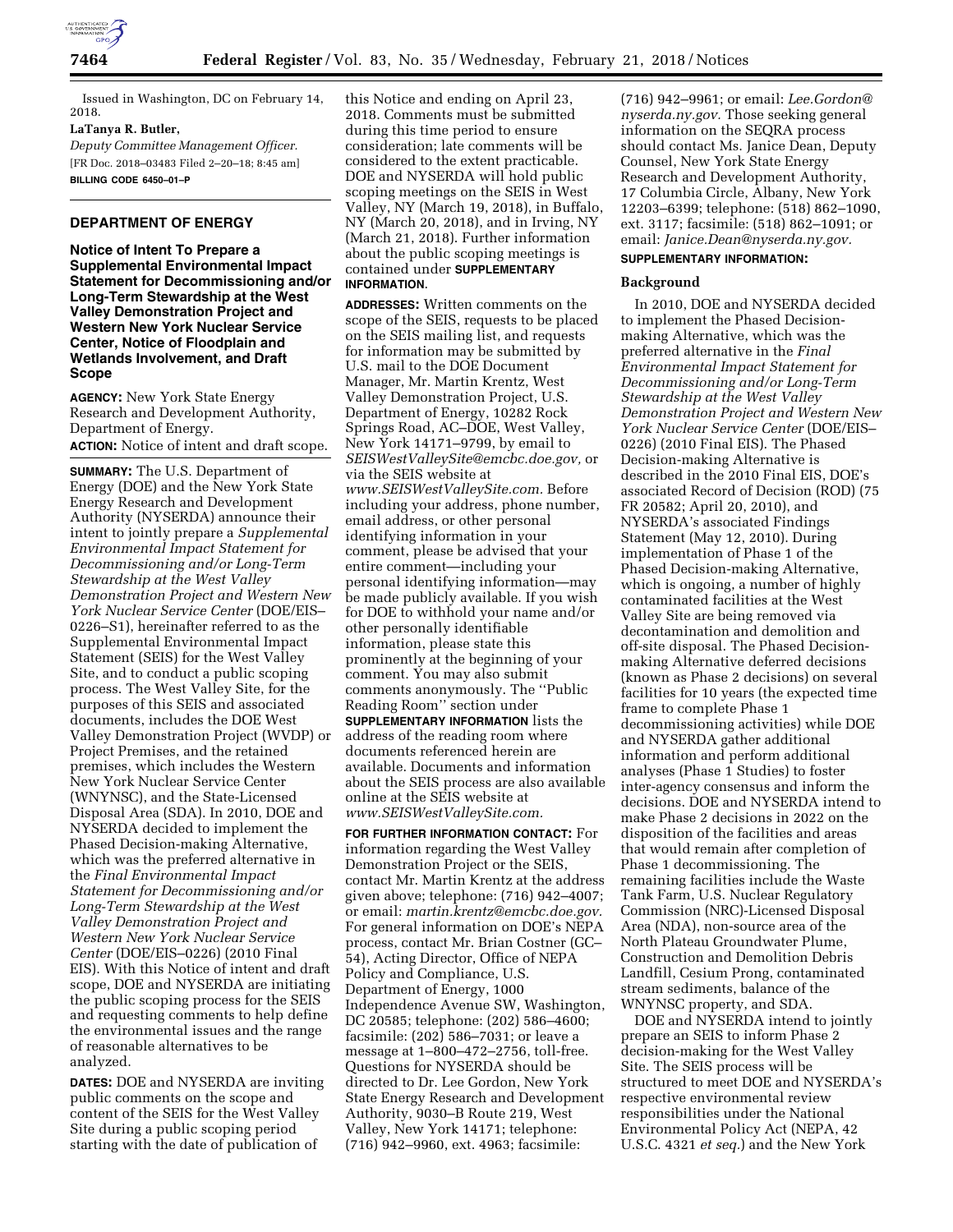State Environmental Quality Review Act facilities used in the waste's (SEQRA, N.Y. Env. Conserv. Law § 8– 0101 *et seq.*), the West Valley Demonstration Project Act of 1980 (Pub. L. 96–368) (WVDP Act), the Atomic Energy Act of 1954 (as amended) (AEA), and other applicable Federal and state requirements. The SEIS will be prepared in accordance with regulations of the Council on Environmental Quality for implementing NEPA (40 CFR parts 1500–1508), DOE's NEPA Implementing Procedures (10 CFR part 1021), and State of New York regulations for implementing SEQRA (6 NYCRR Part 617).

The WNYNSC is a 1,351-hectare (3,338-acre) site located 48 kilometers (30 miles) south of Buffalo, NY, and owned by NYSERDA. In 1962, Nuclear Fuel Services, Inc. (''NFS'') entered into Agreements with the Atomic Energy Commission and New York State to construct the first commercial reprocessing plant of nuclear fuel in the United States. NFS, a private company, built and operated the fuel reprocessing plant and burial grounds, processing 640 metric tons of spent nuclear fuel at the WNYNSC from 1966 to 1972 under an Atomic Energy Commission license. Fuel reprocessing ended in 1972, when the plant was shut down for modifications. In 1976, in view of increased costs and regulatory requirements, NFS decided to exercise its contractual right to yield responsibility for the WNYNSC to the State of New York. NFS withdrew without removing any of the in-process nuclear wastes. NYSERDA now holds title to and manages the WNYNSC.

In 1980, Congress passed the WVDP Act, Public Law 96–368. The WVDP Act requires DOE to demonstrate that the liquid high-level radioactive waste from reprocessing could be safely managed by solidifying it at the WNYNSC and transporting it to a Federal repository for permanent disposal. Specifically, Section 2(a) of the WVDP Act directs DOE to take the following actions:

1. Solidify, in a form suitable for transportation and disposal, the highlevel radioactive waste at the WNYNSC;

2. Develop containers suitable for the high-level radioactive waste's permanent disposal;

3. As soon as feasible, transport the solidified waste to a Federal repository for permanent disposal;

4. Dispose of low-level radioactive waste and transuranic waste produced by the solidification of the high-level radioactive waste; and

5. Decontaminate and decommission the tanks and other facilities used at the WNYNSC in which the high-level radioactive waste was solidified, the

solidification, and any material and hardware used in connection with the West Valley Demonstration Project.

Pursuant to the WVDP Act, on October 1, 1980, DOE and NYSERDA entered into a Cooperative Agreement (amended September 18, 1981) that established a framework for the implementation of the WVDP. Under the agreement, NYSERDA has made available to DOE, without transfer of title, a 68-hectare (167-acre) area known as the Project Premises, which includes the formerly operated spent nuclear fuel reprocessing plant, spent nuclear fuel receiving and storage area, underground liquid high-level waste storage tanks, and a liquid low-level waste treatment facility with associated lagoons, as well as other facilities. Most of the facilities on the Project Premises were radioactively contaminated from reprocessing operations and are located on a geographic area known as the North Plateau. Among the other facilities located within the Project Premises is a radioactive waste disposal area known as the NRC-licensed disposal area (NDA). Adjacent to the Project Premises is a radioactive waste disposal area known as the State-Licensed Disposal Area (SDA), for which NYSERDA has operational responsibility. Both the NDA and SDA are located on a geographic area known as the South Plateau.

In 1982, DOE assumed control, but not ownership, of the Project Premises to conduct the WVDP, as required under the WVDP Act. As part of the WVDP Act, NRC was charged with developing decommissioning criteria. In the ''Decommissioning Criteria for the WVDP at the West Valley Site; Final Policy Statement'' (NRC Policy Statement) (67 FR 5003; February 1, 2002), NRC prescribed the requirements for decommissioning the WVDP. NRC prescribed its License Termination Rule as the decommissioning goal for the WVDP and all NRC-licensed portions of the WNYNSC. The decommissioning criteria define the conditions that would allow the Project Premises to be used with specified restrictions or without restrictions on future use. If those conditions cannot be met, the NRC Policy Statement also defines the circumstances under which sections of the Project Premises could remain under long-term management or stewardship. NRC intends to use the SEIS to evaluate the environmental impacts of the various alternatives before deciding whether to accept the preferred alternative as meeting the criteria permitted by the License Termination Rule. NRC has placed the Technical

Specifications of NYSERDA's license under the NRC regulations at Title 10 of the *Code of Federal Regulations* Part 50 in abeyance during DOE's fulfillment of its WVDP Act requirements.

A 1987 Stipulation of Compromise between the Coalition on West Valley Nuclear Wastes and DOE specified that a closure environmental impact statement (EIS) be prepared that also addresses the disposal of those Class B and C low-level radioactive wastes generated as a result of DOE's activities at the WVDP. In 1990, DOE and NYSERDA entered into a supplemental agreement to prepare an EIS to address both the completion of the WVDP and closure or long-term management of the WNYNSC.

After issuance of a draft EIS in 1996, DOE and NYSERDA in 2001 announced a revised EIS strategy. Under the revised strategy, DOE and NYSERDA, as co-lead preparers, issued a draft EIS in 2008 and, in 2010, issued the *Final Environmental Impact Statement for Decommissioning and/or Long-Term Stewardship at the West Valley Demonstration Project and Western New York Nuclear Service Center* (DOE/EIS– 0226) (2010 FEIS). As described in DOE's 2010 ROD and NYSERDA's 2010 Findings Statement, DOE and NYSERDA decided to implement the Phased Decision-making Alternative based on information and analyses contained in the 2010 FEIS. During implementation of Phase 1 of the Phased Decision-making Alternative, which is ongoing, a number of highly contaminated facilities at the West Valley Site are being removed via decontamination and demolition and off-site disposal. The Phased Decisionmaking Alternative deferred decisions (known as Phase 2 decisions) on several facilities for up to 10 years (the expected time frame to complete Phase 1 decommissioning activities) while DOE and NYSERDA gather additional information and perform additional analyses (Phase 1 Studies) to foster interagency consensus and better inform the Phase 2 decisions. DOE and NYSERDA plan to make Phase 2 decisions in 2022 on the disposition of the facilities and areas that would remain after completion of Phase 1 decommissioning. The remaining facilities and areas include the Waste Tank Farm, NDA, non-source area of the North Plateau Groundwater Plume, Construction and Demolition Debris Landfill, Cesium Prong, contaminated stream sediments, balance of the WNYNSC property, and SDA.

DOE and NYSERDA have determined that the preparation of an SEIS would further the purposes of NEPA by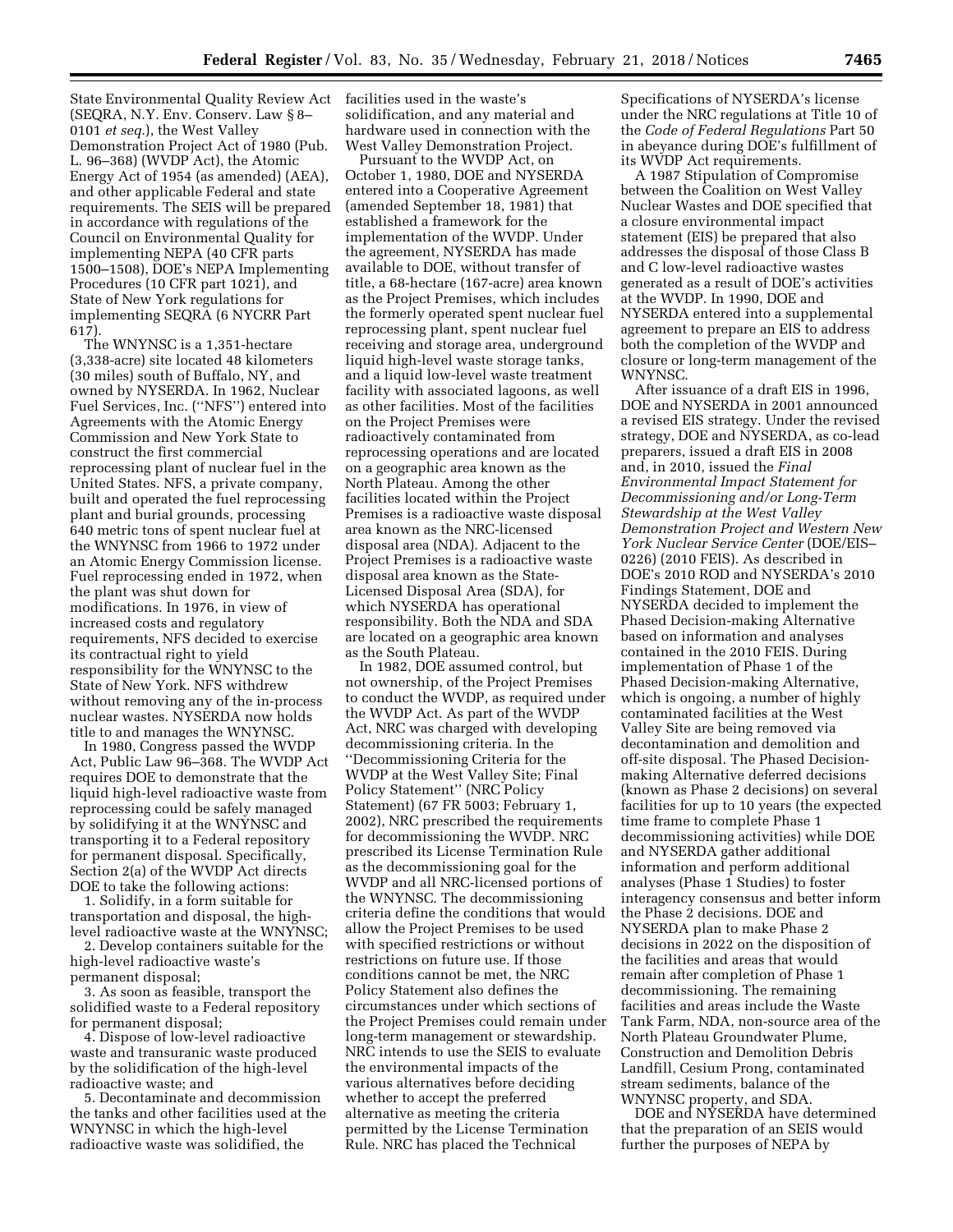including new information and changes since issuance of the 2010 Final EIS, and is consistent with the commitment in the 2010 ROD and Findings Statement to providing robust and meaningful opportunities for public participation during decommissioning. Preparation of an SEIS for the West Valley Site would also further the purposes of SEQRA, the WVDP Act, the AEA, and other applicable Federal and state requirements. Phase 2 decisions will be informed by the Phase 1 and other scientific studies being performed at the West Valley Site, a long-term probabilistic performance assessment, and an SEIS that will incorporate the above analyses as part of the evaluation of the potential environmental impacts of the range of reasonable Phase 2 alternatives proposed for the West Valley Site. The SEIS will ''tier'' (40 CFR 1502.20) from the 2010 FEIS, and, where appropriate, information and analyses from the 2010 Final EIS will be summarized and incorporated by reference in the SEIS. The SEIS will contain new information and analyses to ensure its adequacy for Phase 2 decision-making.

Following the 2010 FEIS, DOE and NYSERDA established a process for conducting scientific studies (the Phase 1 Studies) in order to facilitate interagency consensus to complete decommissioning of the remaining facilities. Subject-matter expert working groups were established and studies conducted on topics such as erosion modeling, the geomorphic history of the site, geologic material properties, site radiological inventory, and precedent waste exhumation projects/ technologies. The new information produced by these Phase 1 Studies will inform the Phase 2 decisions.

Additionally, in order to further evaluate and potentially reduce uncertainty in the long-term performance assessment, DOE and NYSERDA decided to perform a longterm probabilistic performance assessment (PPA) for the West Valley Site. The PPA model is currently being developed in the GoldSim probabilistic modeling platform and will be supported by several process-level models, including a surface water/ sediment transport model, a threedimensional groundwater flow model, and an erosion model. The PPA will be used to evaluate the range of alternatives in the SEIS. As such, the new information developed by the PPA and component models will inform the Phase 2 decisions.

The *Supplemental Environmental Impact Statement for the West Valley Site* (DOE/EIS–0226–S1) (SEIS) will

further the purposes of NEPA by incorporating the new information produced by the Phase 1 Studies, other scientific studies being performed at the West Valley Site, and the PPA as part of the evaluation of the potential environmental impacts of the Phase 2 alternatives.

### **Purpose and Need for Agency Action**

DOE is required by the WVDP Act to decontaminate and decommission the tanks and facilities used in the solidification of the high-level waste, and any material and hardware used in connection with the WVDP, in accordance with such requirements as NRC may prescribe. NRC has prescribed its License Termination Rule as the decommissioning criteria for the WVDP. Therefore, DOE needs to determine the manner that facilities, materials, and hardware for which the Department is responsible are managed or decommissioned, in accordance with NRC's License Termination Rule and applicable Federal and state requirements. To this end, DOE needs to determine what, if any, material or structures for which it is responsible that were not addressed in Phase 1 (*i.e.,*  Phase 2 facilities) will remain on site, and what, if any, institutional controls, engineered barriers, or stewardship provisions would be needed. That is, DOE needs to determine what it needs to do to complete the WVDP and return the Project Premises to NYSERDA.

NYSERDA needs to determine the manner that Phase 2 facilities and property for which NYSERDA is responsible, including the SDA, will be managed or decommissioned, in accordance with applicable Federal and state requirements. To this end, NYSERDA needs to determine what, if any, material or structures for which it is responsible will remain on site, and what, if any, institutional controls, engineered barriers, or stewardship provisions would be needed. It is NYSERDA's intent to pursue termination of the existing 10 CFR part 50 license for the WNYNSC upon DOE's completion of decontamination and decommissioning under the WVDP Act in accordance with criteria prescribed by NRC. NYSERDA plans to use the analysis of alternatives in the SEIS for the West Valley Site to support any necessary NRC or New York State Department of Environmental Conservation (NYSDEC) license or permit applications.

# **Proposed Action**

The Proposed Action is the WVDP's completion and the decommissioning and/or long-term management or

stewardship of the WNYNSC and SDA. This includes the decontamination and decommissioning of the facilities remaining at the West Valley Site after completion of Phase 1 decommissioning.

#### **Alternatives**

The SEIS will examine the range of reasonable Phase 2 alternatives (*i.e.,* the alternatives that meet DOE's and NYSERDA's respective purpose and need for action) and their potential environmental impacts. The SEIS will also analyze the No Action Alternative, as required by NEPA and SEQRA.

As specified in NRC's Final Policy Statement, DOE and NYSERDA intend to use NRC's License Termination Rule as the framework to evaluate alternatives for decommissioning and/or long-term stewardship actions involving West Valley Site facilities.

The range of reasonable alternatives encompasses those involving release of West Valley Site facilities and areas for re-use under unrestricted and restricted conditions as allowed under the License Termination Rule. Accordingly, the SEIS will evaluate whether the alternatives would meet the NRC decommissioning criteria and other applicable requirements. This evaluation will include analysis of the long-term radiological dose impacts of the Phase 2 alternatives for the facilities and areas on the West Valley Site. DOE and NYSERDA will consider this information as it is being developed in determining details of the alternatives to be analyzed in the SEIS. This process for alternatives development will help ensure that the range of alternatives is adequate and provides a sound basis for informed decision-making.

Specific action alternatives proposed for analysis in the SEIS include the Sitewide Close-in-Place Alternative and the Sitewide Removal Alternative (described below). Conceptually, these alternatives represent the ends of the spectrum of action alternatives from the perspective of onsite and offsite management of facilities and contaminants, and the associated amount of area for which unrestricted versus restricted future land use would be appropriate. In developing these primary alternatives, DOE and NYSERDA will explore alternative ways to implement them, which would be presented under the primary alternatives as implementing options. In addition, DOE and NYSERDA will explore mitigation measures to avoid or reduce potential environmental impacts of the alternatives and implementing options. These mitigation measures could include institutional controls,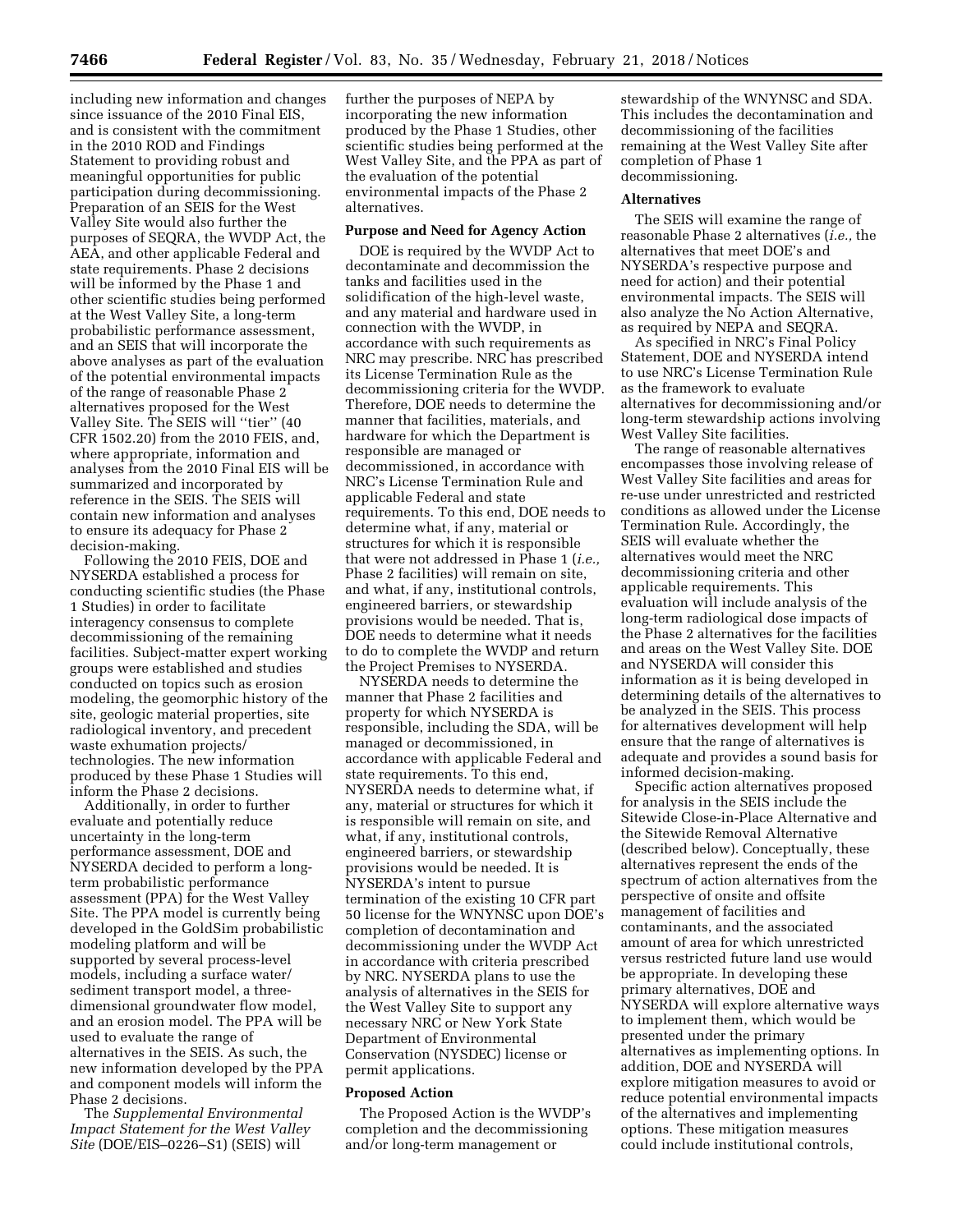license and or permit terms/controls and other administrative controls (*e.g.*  deed restrictions), robust engineered closure controls (*e.g.* multi-layer caps, grouts, etc.), robust erosion control structures, and/or additional removal of radiological inventory.

In addition to these primary alternatives and their associated implementing options, analysis of at least two ''hybrid'' alternatives is planned. Conceptually, the hybrid alternatives would represent points along the middle of the alternatives spectrum between the Sitewide Closein-Place Alternative and the Sitewide Removal Alternative, with elements of each. To that end, DOE and NYSERDA will consider preliminary information from the PPA as it is developed to inform the development of these alternatives.

The alternatives and associated environmental analyses will be structured so that decisions based on the SEIS need not be limited only to a specific set of elements that happen to define a particular alternative. Rather, decision-makers could ultimately select an alternative comprised of elements of one or more of the primary (including hybrid) alternatives and their associated implementing options.

DOE and NYSERDA invite comments on this approach. Comments are also invited on the potential scope of the hybrid alternatives, including the specific elements, facilities, and areas that should be included.

#### **Preliminary Description of Alternatives**

#### *Sitewide Close-in-Place Alternative*

Under this alternative, most Phase 2 facilities would be closed in place. Major facilities and sources of contamination such as the Waste Tank Farm, NDA, and SDA would be managed at their current locations. Residual radioactivity in facilities with larger inventories of long-lived radionuclides would be isolated by specially engineered designed structures and barriers. These structures and barriers would be designed to meet regulatory requirements to retain hazardous and radioactive constituents to ensure they would be resistant to long-term degradation and include features to discourage inadvertent intrusion into the material left on site. Structures that would interfere with the construction of these barriers would be removed (*e.g.,* the Supernatant Treatment System Support Building). Facilities with lesser amounts of contamination (*e.g.,* the North Plateau Groundwater Plume, the Cesium Prong) would be allowed to naturally attenuate.

This approach would allow large areas of the WNYNSC to be released for unrestricted use. Facilities that are closed in place, and any buffer areas around them, as well as facilities that are allowed to naturally attenuate, would require long-term stewardship.

# *Sitewide Removal Alternative*

Under this alternative, site facilities, contaminated soil, sediment, and groundwater would be removed to meet criteria that would allow unrestricted release of the WNYNSC. Radioactive, hazardous, and mixed waste would be characterized, packaged, and shipped off site for disposal. Immediate implementation of this alternative would require the disposition of waste for which there is currently no offsite disposal location (*e.g.,* potential nondefense transuranic waste and Greater-Than-Class C low-level radioactive waste). Any such ''orphan waste'' would be stored on site until an appropriate offsite facility is available. Completion of these activities would allow unrestricted use of the site (*i.e.,* the site could be made available for any public or private use).

### *Hybrid Alternatives*

Analysis of at least two hybrid alternatives is planned. The hybrid alternatives could contain elements of any or all of the other alternatives. For example, a hybrid alternative might include complete or partial removal of certain facilities and close-in-place for the remaining facilities. Additionally, these actions could occur immediately or after a safe-storage period. The results of the PPA will be used to determine which facilities should be removed and which to close-in-place. For example, if the PPA shows that a particular radionuclide from a particular facility dominates the long-term dose/risk estimate, then one hybrid alternative might be the removal of the material containing that radionuclide from that facility and closure in place of the remaining facilities. Depending on the facility and the amount of material to be removed, the approach for implementing the partial removal of material from a facility under the hybrid alternative may differ from the approach presented for the Sitewide Removal Alternative.

## *No Action Alternative*

Under the No Action Alternative, Phase 1 decommissioning actions would be completed, but no further actions toward decommissioning the West Valley Site would be taken. The No Action Alternative would involve the continued management and oversight of

West Valley Site facilities. The site would continue to be monitored and maintained for the foreseeable future, as required by Federal and state regulations, to protect the health and safety of workers, the public, and the environment. Additionally, periodic maintenance activities (*e.g.,* replacing permeable treatment wall media, replacing landfill geomembranes) would continue during an assumed period of active institutional controls until, for purposes of analysis only, controls are assumed to become ineffective. The No Action Alternative would not meet the purpose and need for agency action, but analysis of the No Action Alternative is required under NEPA and SEQRA to provide a baseline against which the environmental impacts from the other analyzed alternatives can be compared.

DOE and NYSERDA plan to identify a preferred alternative in the Draft SEIS.

# **Potential Environmental Issues for Analysis and Potentially Significant Adverse Impacts**

DOE and NYSERDA have tentatively identified the following potential environmental issues and potentially significant adverse impacts that will be analyzed in the SEIS. The list is presented to facilitate early comment on the scope of the SEIS. It is not intended to be all-inclusive nor to predetermine the alternatives to be analyzed or their potential impacts.

# *Potential Environmental Issues for Analysis*

• Issues associated with long-term site stewardship, including duration and costs of stewardship, regulatory and engineering considerations, institutional controls, and land use restrictions, including the need for buffer areas.

• Ability of alternatives to satisfy the NRC LTR decommissioning criteria for the WVDP.

• Ability of alternatives to meet the Comprehensive Environmental Response, Compensation and Liability Act risk range.

• Compliance with applicable Federal, state, and local requirements.

• Identification of Derived Concentration Guideline Limits and other relevant clean-up concentrations, where appropriate.

• The influence of, and potential interactions of, any wastes remaining at the West Valley Site after decommissioning.

• Long-term site stability, including seismicity and erosion, based upon available data on the likelihood of future weather events.

• Issues associated with Waste Incidental to Reprocessing.